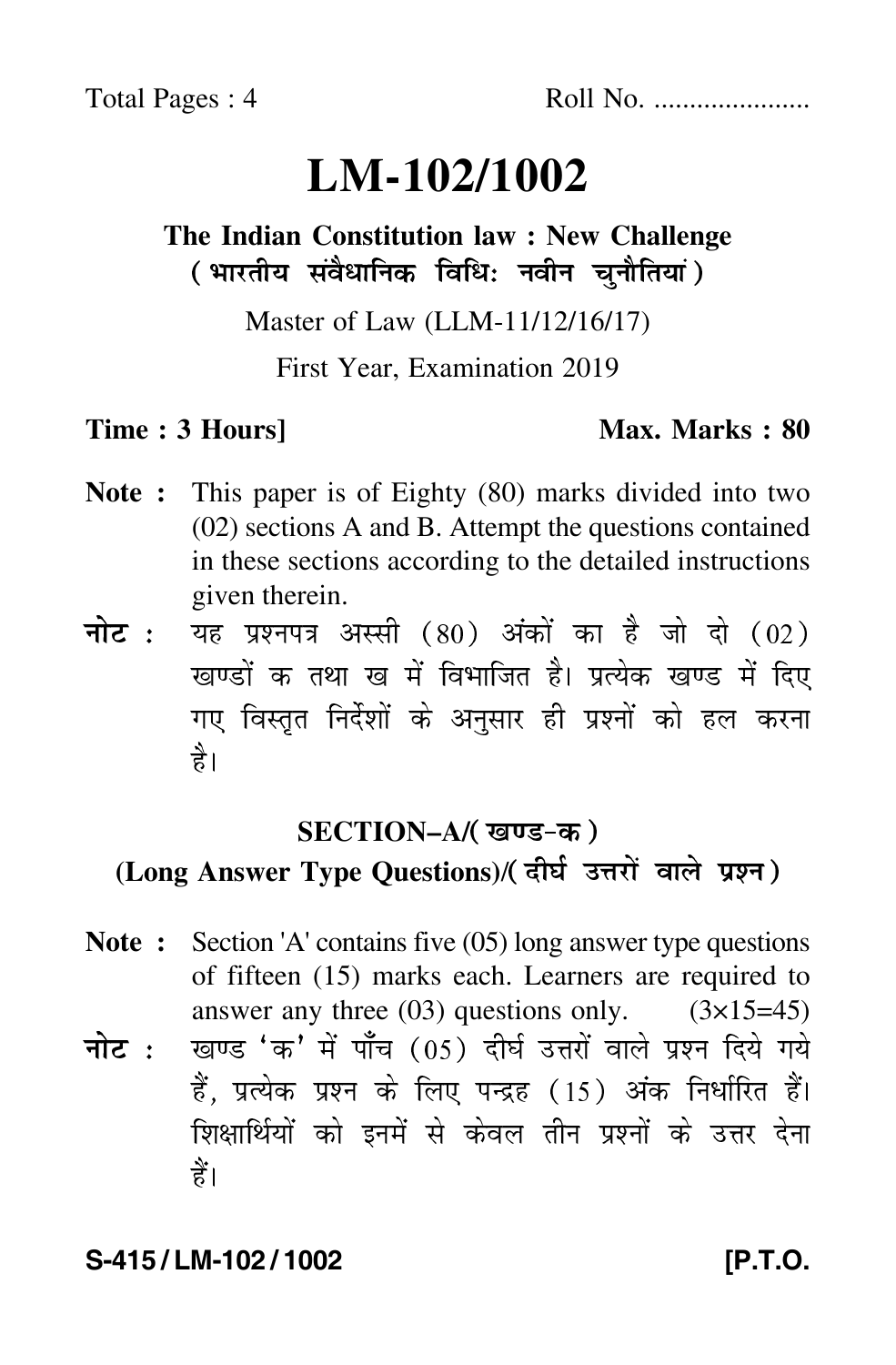Under what circumstances a proclamation under Article 356 1. of the constitution can be issued? Is the satisfaction of the President justiciable in any court of law ? Discuss.

किन परिस्थितियों में संविधान के अनुछेद 356 के अन्तर्गत उद्घोषणा जारी की जा सकती है? क्या राष्ट्रपति का समाधान किसी न्यायालय में वाद योग्य है? विवेचना कीजिए।

Critically examine the problem of paramountcy between  $2.$ Directive Principles of State Policy and Fundamental Rights as envisaged by the constitution of India. Which has found priority between social welfare and individual rights?

भारत के संविधान में प्रयुक्त राज्य के नीति निदेशक तत्वों तथा मौलिक अधिकारों में सर्वापरिता की समस्या का आलोचनात्मक मल्यांकन कीजिए। इनमें सामाजिक कल्याण तथा वैयक्तिक अधिकारों के मध्य किसे वरीयता मिली है?

3. 'Public Interest Litigation' is a strategic arm of legal aid movement and is intended to bring justice within the reach of the poor masses. How is it different from traditional adversary litigation and what are its positive and negative aspects?

'लोकहित वाद' लीगल एड मूवमेंट का स्तातजिक वाजू है और यह निर्धन जन समूह के अरसक न्याय दिलाने की मन्शा रखता है। यह पारम्परिक प्रतिकूल मुकदमेबाजी से कैसे भिन्न है एवं इसके पक्ष और विपक्ष के पहलू क्या है?

#### S-415/LM-102/1002  $121$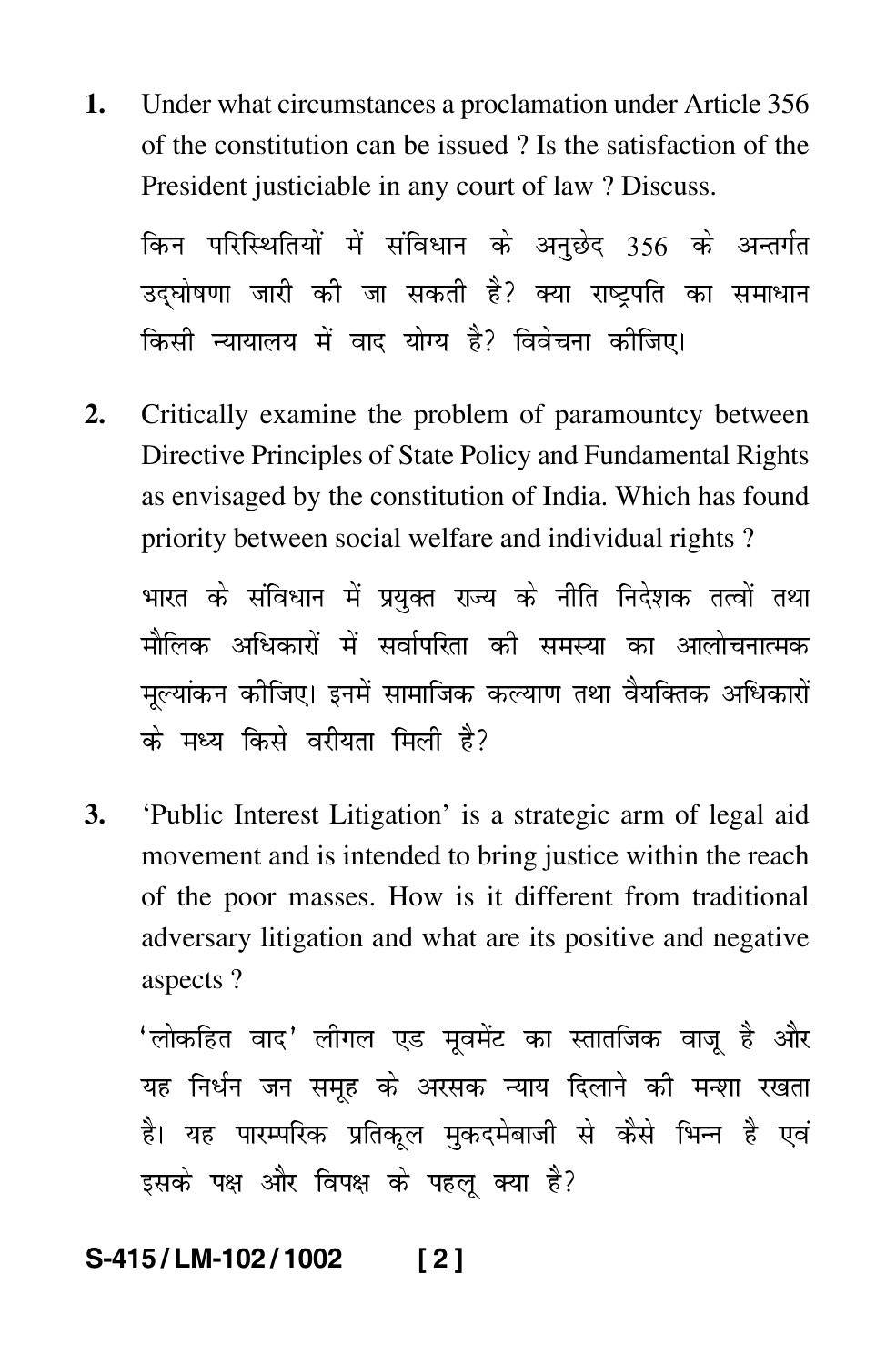**4.** Discuss the new dimensions of Indian federalism in the light of 73<sup>rd</sup> and 74<sup>th</sup> constitutional Amendment.

73वें तथा 74वें संविधान संशोधन के आलोक में भारतीय संघवाद के नए आयामों की विवेचना कीजिए।

**5.** State the scope and extent of the freedom of religion guaranteed under the Indian constitution.

भारतीय संविधान के अन्तर्गत प्रत्याभूत धार्मिक स्वतंत्रता के विस्तार और सीमाक्षेत्र की विवेचना कीजिए।

#### **SECTION–B/**

## (Short Answer Type Questions)/( लघु उत्तरों वाले प्रश्न )

**Note :** Section 'B' contains eight (08) short answer type questions of seven (07) marks each. Learners are required to answer any five (05) questions only.

 $(5 \times 7 = 35)$ 

- <mark>नोट</mark> : खण्ड 'ख' में आठ (08) लघु उत्तरों वाले प्रश्न दिये गये हैं, प्रत्येक प्रश्न के लिए सात (07) अंक निर्धारित हैं। शिक्षार्थियों को इनमें से केवल पाँच (05) प्रश्नों के उत्तर देने हैं।
- **1.** Examine the concept of 'state' as given under Article 12 of the constitution of India.

भारतीय संविधान के अनुच्छेद 12 के अन्तर्गत 'राज्य' शब्द की विवेचना क<mark>ी</mark>जिए।

**2.** The decision of Supreme Court of India in P.A. Inamdar case widened the scope of minorty rights. comment.

पी.ए. इनामदार केस में उच्चतम न्यायालय के फैसले ने अल्पसंख्यकों के अधिकार के क्षेत्र को और अधिक व्यापक बना दिया है, विवेचना कीजिए।

**S-415 / LM-102 / 1002 [ 3 ] [P.T.O.**